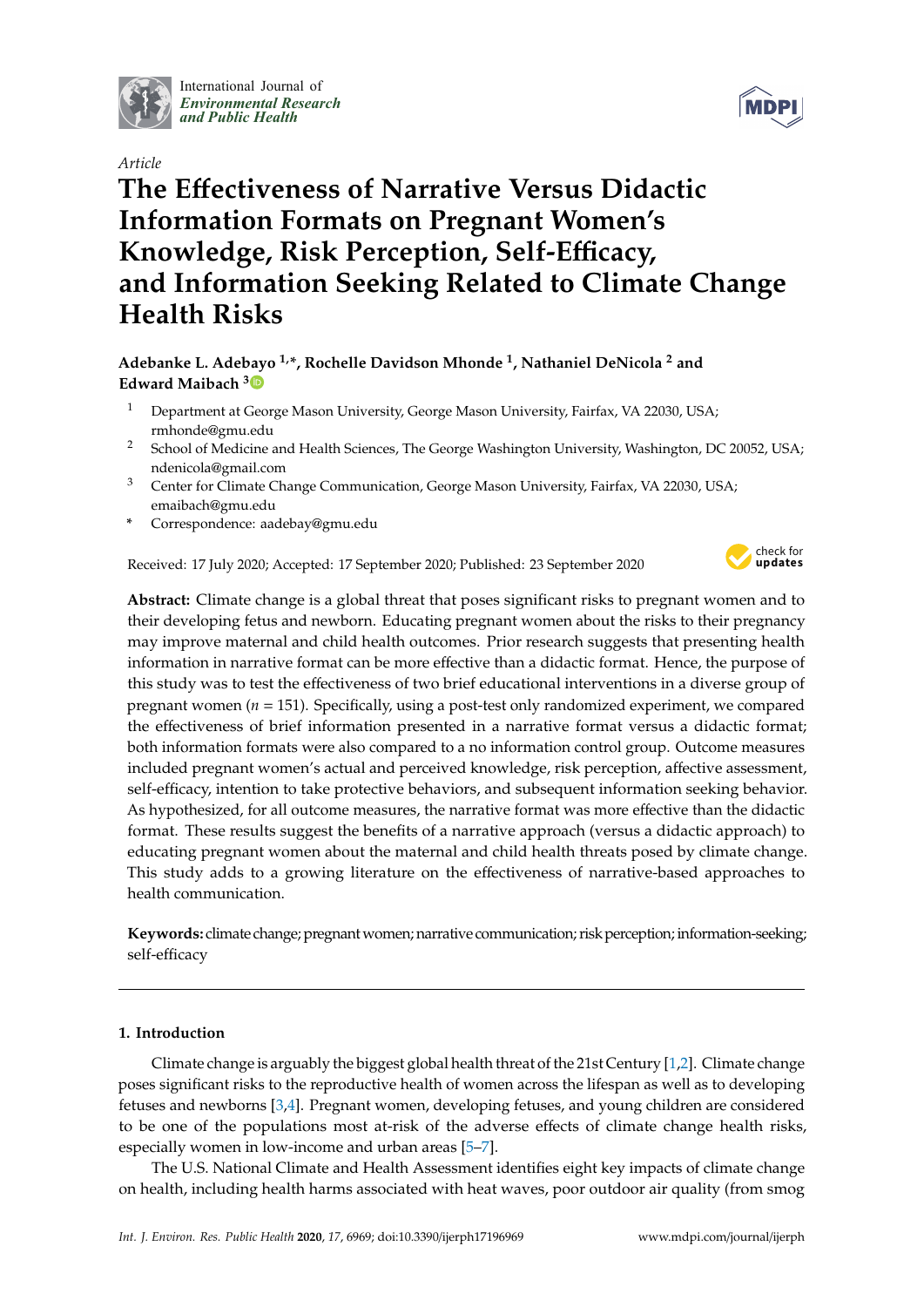and wildfires), extreme weather events, food- and water-related infections, vector-borne diseases, nutritional deficiencies, and mental health impacts [\[8\]](#page-10-6). Pregnant women and their fetuses are among the population most at-risk of these health harms, especially those resulting from extreme temperatures, poor air quality, food related infections, as well as mental health impacts. Exposure to air pollution and extreme heat both create elevated risk of serious obstetrical outcomes including preterm birth, low birthweight, and stillbirth [\[9–](#page-10-7)[11\]](#page-10-8). Moreover, climate change is creating unprecedented exposures to extreme temperatures, smoke from wildfire, and other forms of air pollution in an expanding range of geographic locations [\[8\]](#page-10-6).

During pregnancy, women's ability to thermoregulate is compromised, making them particularly susceptible to heat waves [\[7,](#page-10-5)[9\]](#page-10-7). In addition, prenatal and early childhood exposure to air pollution, especially PM2.5, contributes to respiratory illness as well as neurological damages [\[12\]](#page-10-9). The dangers of these environmental exposures have led the American College of Obstetricians and Gynecologists (ACOG) and the International Federation of Gynecology and Obstetrics (FIGO) to alert members of the reproductive and maternal health community about the far-reaching effects of climate change on maternal and neonatal health outcomes [\[10](#page-10-10)[,13–](#page-10-11)[15\]](#page-10-12).

While the harmful impacts of climate change and air pollution on pregnant women and their fetuses are well-established [\[7](#page-10-5)[,9](#page-10-7)[–12\]](#page-10-9), little research has been conducted to assess pregnant women's understanding of their and their fetuses' health risks resulting from climate change. Moreover, to the best of our knowledge, no educational interventions have been tested.

Flocks and colleagues conducted a qualitative study of female farmworker's perceptions of heat related illness and pregnancy health [\[16\]](#page-11-0). The women understood that heat exposure can adversely affect pregnancy and fetal health, but they did not know which protective behaviors can mitigate against these risks. In a survey of the general public, Maibach and colleagues found that few Americans are able to name any specific health risks from climate change, or any groups of Americans who are particularly at-risk to the health risks associated with climate change [\[17\]](#page-11-1). Similarly, a more recent survey found that few Americans are able to name any specific health consequences from exposure to air pollution, or who is most likely to be harmed by such exposure [\[18\]](#page-11-2).

Other studies of public understanding have shown that climate change knowledge is positively associated with climate change risk perceptions, and that perceived self-efficacy to respond to climate change is positively associated with both seeking information and engaging in other meaningful behavioral responses to climate change [\[19](#page-11-3)[–21\]](#page-11-4). Moreover, other research has shown that the presentation of well-crafted education information can increase public understanding of climate change risks [\[21](#page-11-4)[–26\]](#page-11-5) which, in turn, can lead to meaningful behavioral responses. Therefore, using well-crafted narrative messages to educate pregnant women about their and their developing baby's vulnerabilities to the harmful health effects of climate change, including the actions that can be taken to reduce the risks, may help motivate and enable women to take appropriate protective behaviors.

While people's knowledge of their health risks from climate change is likely a necessary precondition for engaging in protective action, for most people it is not a sufficient precondition. Research across many domains of health behavior—and many other domains of behavior—has shown self-efficacy to be another necessary precondition for adoption and maintenance of self-protective action [\[27\]](#page-11-6). Self-efficacy refers to people's confidence in their ability to perform a given action—self-protective or otherwise—under a range of conditions they would normally encounter. People with a strong sense of confidence in their ability to perform a given self-protective behavior are more likely to try the behavior and more likely to maintain the behavior over time. Therefore, educational materials about the health harms of climate change on pregnant women and their fetuses must not only increase women's knowledge of their risks and protective actions, they must also increase women's sense of self-efficacy in their ability to perform the self-protective actions.

A central challenge in all risk communication efforts—be they environmental health risks or otherwise—is how to gain and hold the attention of people at risk long enough to help them understand their risks and response options. Risk communication refers to the exchange of information, advice,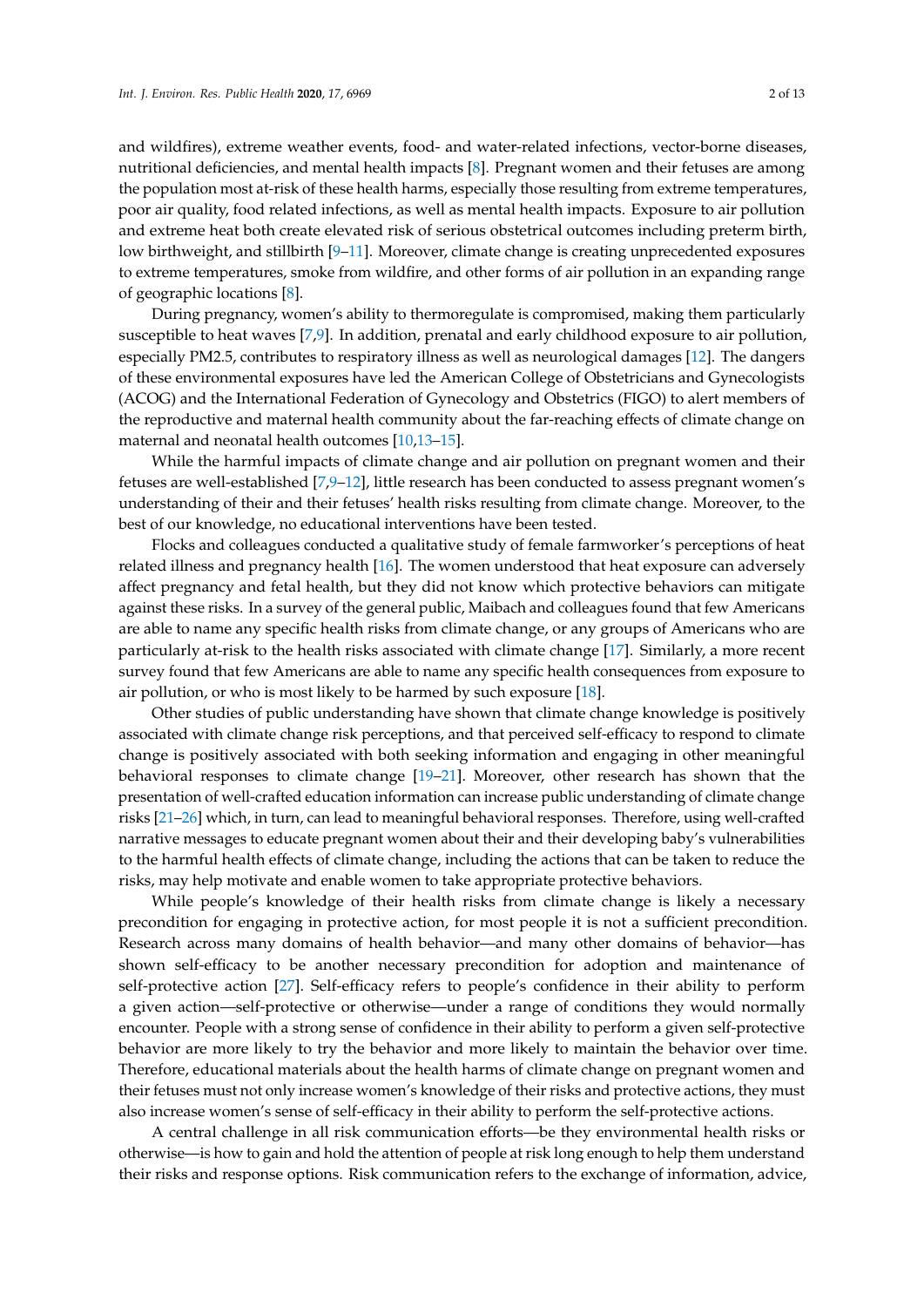and opinions between experts and people facing threats to their health, economic, or social well-being. The ultimate purpose of risk communication is to enable people at risk to make informed decisions to protect themselves and their loved ones [\[28\]](#page-11-7). Risk communication that fails to gain and hold people's attention, however, is unlikely to achieve this aim [\[29\]](#page-11-8).

There has been a considerable amount of research on the attributes of brief but effective presentation of risk information in such settings [\[30](#page-11-9)[–33\]](#page-11-10). Risk communication is most likely to be successful when risk information is provided during the times and places that at-risk people are most likely to be receptive to the information [\[30\]](#page-11-9). For a variety of reasons, waiting rooms in health care facilities are often seen as an appropriate place to initiate risk communication for relevant health risks: the patients may be at risk; the context is congruent; they have the time and possibly the necessary focus to process risk information; any questions raised by information presented can be asked and answered in the medical visit that will soon be occurring [\[31](#page-11-11)[,32\]](#page-11-12).

Moreover, effective risk communication often reveals to people the need for additional information to find answers and reduce anxiety [\[27,](#page-11-6)[29\]](#page-11-8). Therefore, subsequent information seeking is often considered an indicator of effective risk communication [\[29](#page-11-8)[,34\]](#page-11-13).

The research question that motivated our research was as follows: What form should brief information take to help pregnant women understand the health risks of climate change to pregnant women and their developing fetuses? Didactic information, which follows a largely scientific—or information deficit model—educational style, is the informational format traditionally used for providing factual knowledge to increase patient and public understanding of health risks and persuade audiences to behavioral change [\[35\]](#page-11-14). However, a rapidly growing literature suggests that health risk information delivered in a narrative form, which follows a story-driven format, may be more effective than similar information delivered in a traditional didactic form [\[36](#page-11-15)[,37\]](#page-11-16).

Stories typically focus on people—real or fictitious—although some stories feature nonhuman characters. Kreuter et al. define narrative "as a representation of connected events and characters that have an identifiable structure, is bounded in space and time, and contains implicit or explicit messages about the topic being addressed" [\[38\]](#page-11-17) (p. 222). Niles asserts that because narrative is a universal form of human communication, humans would be aptly named *homo narrans*—storytellers; we organize information, create meaning, and shape our world through the social function of storytelling [\[39\]](#page-12-0).

In a comprehensive review of the usefulness of narratives in health communication, Shaffer and colleagues make the case that the effectiveness of narratives stems both from its superior ability to communicate information, and to persuade—by changing people's attitudes, judgement, and behaviors [\[40\]](#page-12-1). Specifically, narrative information more effectively attracts people's attention than didactic information, is more easily processed, and is more easily and accurately retrieved. Information presented narratively is also less likely to elicit counter-arguing—thereby increasing persuasiveness of the information, which promotes attitude and behavior change.

To explain both the effectiveness of narratives—as well as their differential effectiveness (i.e., why some narratives are more effective than others)—Shaffer and colleagues posit three broad factors that determine the magnitude of narrative impact: audience interest (which includes source credibility as well as realism and entertainment value of the content); involvement (empathy, perspective-taking, and identification with the characters in the narrative); immersion (transportation of oneself into the story, engagement with the story, and simulation or the opportunity to practice how one would behave in the situation depicted) [\[40\]](#page-12-1).

Narratives are particularly compelling when people become transported into or deeply immersed in the story [\[41\]](#page-12-2). Van Laer and colleagues conducted a meta-analysis of narrative research to identify the antecedents and consequences of narrative transportation [\[42\]](#page-12-3). Stories that have identifiable characters, an imaginable plot, and verisimilitude (i.e., they are realistic in the sense that they could happen) are more likely to be deeply immersive. Moreover, story recipients who are familiar with the topic of the story are more likely to become immersed.

Importantly, narrative information tends to engage audience members emotionally as well as cognitively, emotion being a well-established influence in persuasion [\[43\]](#page-12-4). Moreover, the emotional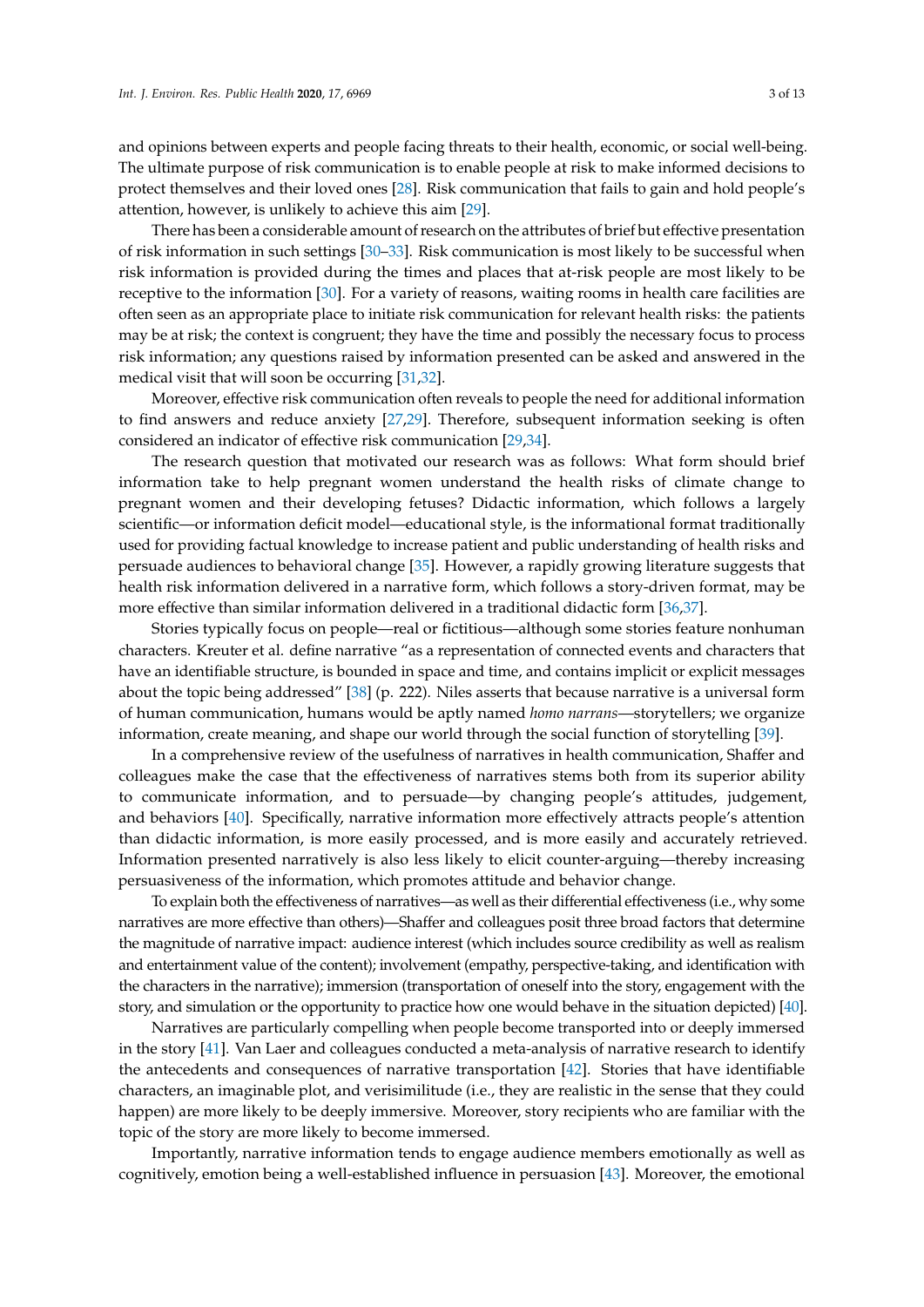flow of a narrative, defined as "evolution of the emotional experience during exposure to the media message", can play an important role in narrative transportation by heightening involvement in the storyline [\[44,](#page-12-5)[45\]](#page-12-6).

While many authors have commented on the imperative to use stories to heighten public understanding of and engagement in climate change [\[46,](#page-12-7)[47\]](#page-12-8), relatively little empirical research has been done to test the effectiveness of the narrative approach in this context [\[33,](#page-11-10)[48,](#page-12-9)[49\]](#page-12-10). Jones tested the impact of three brief narrative essays structured to align with different worldviews drawn from Cultural Theory, as compared to a list of scientific facts about climate change. Counter to his hypotheses, the narrative essays were not more transportive than the list of factual statements, but this may have been due to the fact that the narrative essays were more factually based than story based—invoking organizations rather than people [\[48\]](#page-12-9). Conversely, in a qualitative examination of the impact of a documentary television series about climate change that was strongly narratively driven (The Years of Living Dangerously), Bieniek-Tobasco and colleagues (2019) found that watching the content increased viewer's concerns about climate change, but left them with an attenuated sense of efficacy in their ability to take meaningful actions to address the problem [\[49\]](#page-12-10). However, in another study, Bieniek-Tobasco and colleagues randomly assigned approximately 2000 people to watch one of several episodes of the TV series or a control video (about transmission of diseases from animals to humans); as hypothesized, the climate narratives significantly increased viewer's risk perceptions and their sense of efficacy to respond to the risk [\[50\]](#page-12-11). Other studies have shown that narrative messages increase interest, learning, and behavioral intentions for a range of health issues [\[51](#page-12-12)[,52\]](#page-12-13).

In this study, we compared the effectiveness of brief narrative-based information about the maternal and child health risks associated with climate change to comparable information presented in a didactic format. The indicators of effectiveness in our study were knowledge of maternal and child health risks associated with climate change, perceived risk to self and pregnant women in general, affective assessment of climate change, self-efficacy to reduce the maternal and child risks of climate change, intention to engage in risk-reducing actions, and subsequent information seeking behavior. Specifically, we assessed information seeking behavior by offering research participants the opportunity to download a free app provided by the Environmental Protection Agency (EPA) called AirNow. AirNow provides daily air quality forecasts for local, national, and global locations and is supported by the EPA, Center for Disease Control, National Aeronautics and Space Adminstration (NASA), and other credible national organizations. AirNow is designed with an interactive color-coded index to alert people when the outdoor air quality is at unhealthy levels in their city, so that they can avoid exposure to the extent possible [\[53\]](#page-12-14). By downloading AirNow, pregnant women in the United States (and others) can proactively engage in information seeking that offers a directly actionable means of reducing one form of health risks associated with climate change—prolonged exposure to unhealthful outdoor air.

We tested the following hypotheses:

**Hypothesis (1).** *Narrative information will be more e*ff*ective than traditional information at enhancing pregnant women's understanding of and response to the maternal and child health risks of climate change. Specifically, narrative messages will be superior at enhancing*:

**Hypothesis (1a).** *Perceived knowledge of the health risks associated with climate change.*

**Hypothesis (1b).** *Actual knowledge of the health risks associated with climate change.*

**Hypothesis (1c).** *Perceived risk of maternal and child health harms from climate change.*

**Hypothesis (1d).** *A*ff*ective assessment of climate change.*

**Hypothesis (1e).** *Self-e*ffi*cacy in reducing the health risks associated with climate change.*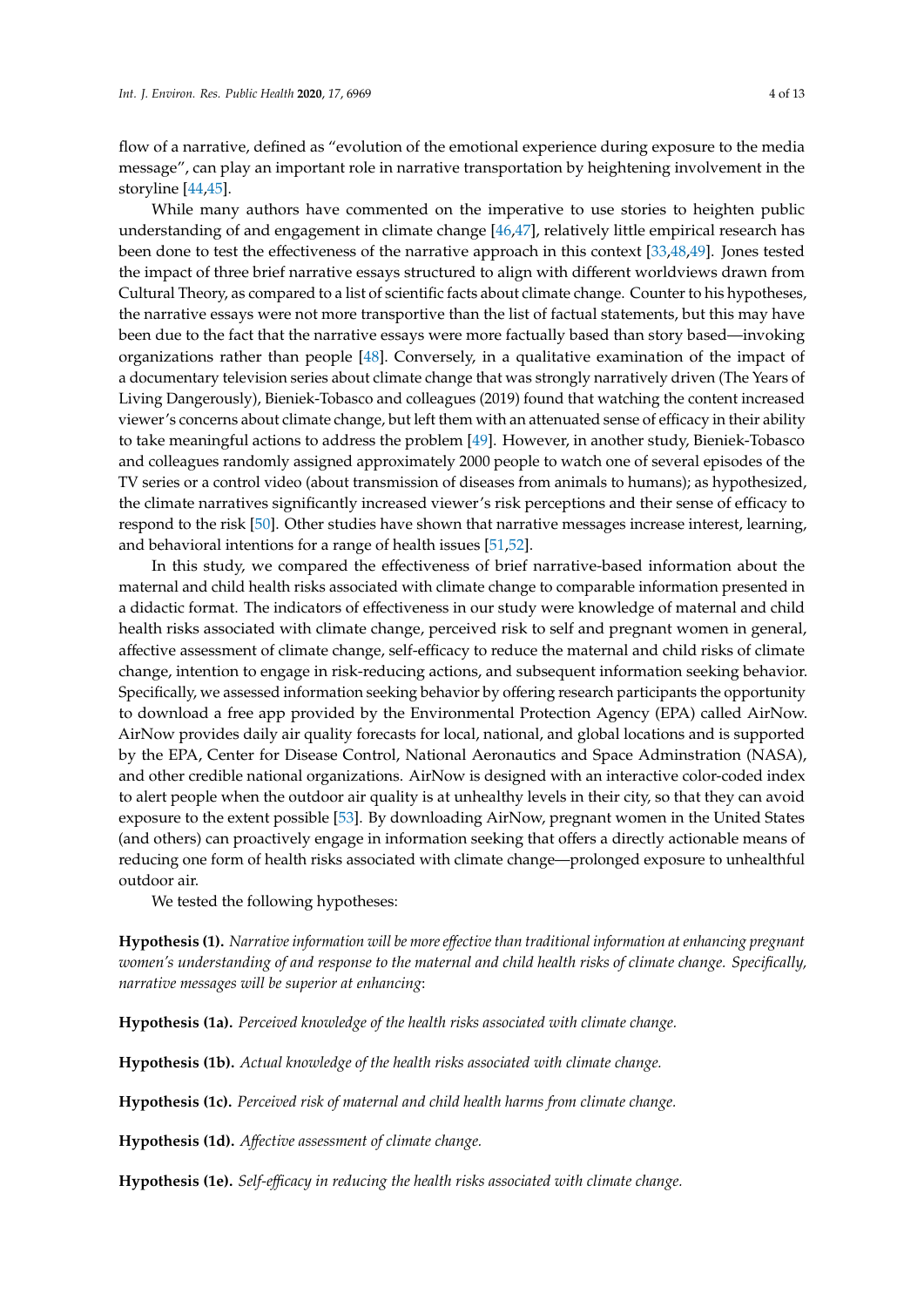**Hypothesis (1f).** *Intention to engage in health risk reducing behavior related to climate change.*

**Hypothesis (1g).** *Subsequent information-seeking behavior.*

#### **2. Materials and Methods**

#### *2.1. IRB Approval*

This research was approved by George Mason University Institutional Review Board: approval #1404857.

#### *2.2. Experimental Design*

We conducted a randomized experiment with two treatment groups and one control group, conducting post-test measurements only. We ruled out the possibility of conducting pretest measures due to a concern about sensitizing study participants; the downside of this design decision is that we were not able to control for participant's pre-existing views.

#### *2.3. Research Recruitment*

All research participants were pregnant women recruited through convenience sampling in the waiting rooms of a diverse set of private obstetrical practices ( $n = 2$ ) and hospital clinics ( $n = 2$ ) in Washington, DC, Largo, Maryland, and Maryville, Illinois. One of the hospital-based practices specifically serves women with high-risk pregnancies. These locations were selected to ensure a diverse group of participants in terms of race/ethnicity, socio-economic status, and geography, and because the investigators had access to them. As the research materials were in English, only English-speaking patients were asked to participate.

Participants were approached in the waiting room by one of the study authors (A.L.A. or R.D.M.) and asked if they would agree to participate in a research study about maternal and child health risks. Women willing to participate were given an electronic mobile tablet (similar to an iPad) that was outfitted with Qualtrics survey software. The Qualtrics survey software randomly assigned participants to a treatment condition (narrative information, didactic information) or to a no information control group, administered the consent form, presented the treatment material (in the case of the two informational conditions), and then posed a series of closed-ended questions to assess the outcome measures and demographic questions (age, race, gestational age, holder of insurance, and state of residence). On the final survey screen, participants were introduced to the EPA AirNow app, and asked if they would like to be taken to the EPA website to learn how they can download the app to their phone. The survey was designed to be completed in 5–7 min; on average, it took participants 5 min to complete the study.

#### *2.4. Treatments*

The didactic information treatment was an abbreviated version of the Environmental Protection Agency's brochure titled *"Climate Change and the Health of Pregnant Women"* [\[54\]](#page-12-15). After reviewing the brochure to identify the important factual information conveyed, we edited out additional information that we deemed less important or confusing. A copy of the edited brochure is included in Supplementary Materials.

We then used the information in the modified EPA brochure to provide the factual content for the narrative presentation—which took the form of a full-color comic book (see Supplementary Materials). This was an important design feature in our research because it ensured consistency of the factual information provided in both treatment conditions. The characters in the comic book were a pregnant woman (the protagonist), her doctor, her child, and one of her pregnant friends. The story presents her interactions with her doctor, her child, and her friend. During these interactions, she learns about the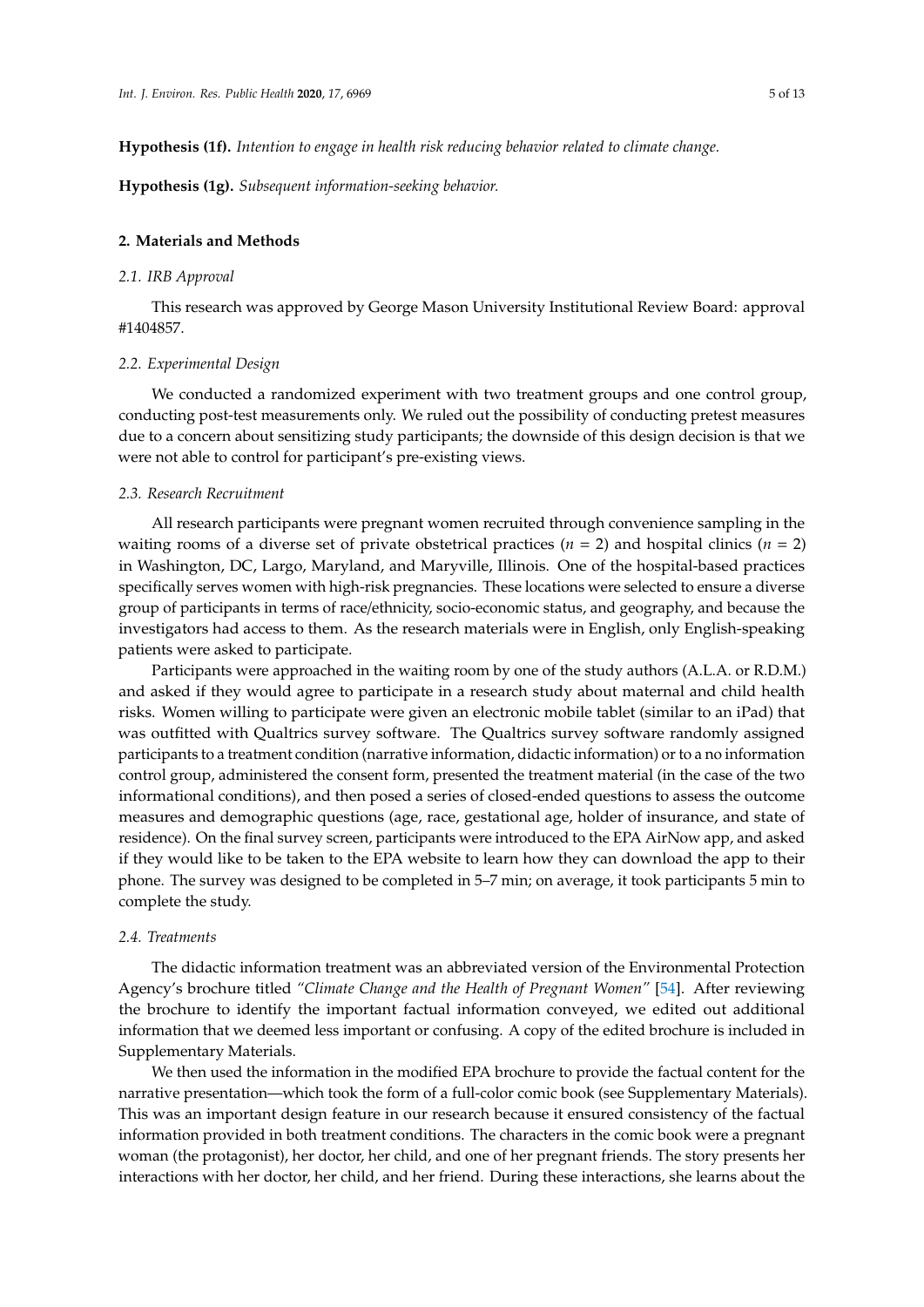maternal and child health risks of climate change from her doctor and shares the information with her child and friend. The protagonist also suggested to her child that they avoid the risky behavior, thereby in effect modeling the recommended behavior, which should increase the reader's sense of self-efficacy.

## *2.5. Measures*

With two exceptions, all outcome measure items (detailed below) were measured on a 5-point Likert scale (1 = strongly disagree; 2 = disagree; 3 = neutral; 4 = agree; 5 = strongly agree). For outcome measures in which more than one question was asked, the answers to each question were combined in a simple additive scale.

With the one exception noted below, all measures were developed by the investigators specifically for this study. All of the measures were pilot tested before they were used in this study. The full instrument is presented in Appendix [A.](#page-9-0)

Perceived knowledge: Perceived knowledge was measured with three items that assessed participants' perceptions of their knowledge about the health relevance of climate change including: "I know the ways that global warming could hurt me or my developing baby".

Actual knowledge: Actual knowledge was assessed with four questions about climate change and how it can adversely affect maternal and child health, including: "Global warming is causing longer and hotter heat waves". The Likert-type response scale was used to give respondents the ability to express the certainty of their knowledge (by agreeing or disagreeing either somewhat or strongly).

Perceived risk: Perceived risk was assessed with three questions that examined perceptions of climate change risk as it affects pregnant women and their developing babies. For example: "I believe global warming can hurt me and my developing baby";

Affective Assessment: Affective assessment of global warming was measured with a single question that examined participant's perceived risk of climate change as a feeling: "Do you think global warming is a good or bad thing?" The 6-point response scale ranged from very bad (−3) to very good  $(+3)$ . This measure has been used in prior research [\[55\]](#page-12-16).

Self-efficacy: Self-efficacy was assessed with two questions that measured participant's confidence in their ability to take actions to protect against specific impacts of climate change on their health during their pregnancy. For example: "I am confident I can protect myself and my developing baby from heat waves".

Behavioral intention: Behavioral intention was assessed with four questions that assess participant's intention to perform specific actions that pregnant women can take to protect themselves from the adverse effect on climate change. For example: "I plan to download a free air quality app on my phone so I can check the air quality".

Information seeking behavior: Information seeking behavior was measured as a dichotomous measure based on whether or not the participant chose to go to the EPA website to learn more about the AirNow app (coded  $1 = yes$  or  $0 = no$ ). At the conclusion of the survey, participants who selected "yes" were automatically redirected to the webpage where the AirNow app could be downloaded.

#### *2.6. Participants*

A total of 151 pregnant women participated in the study. Their mean age was 28.23 (SD = 5.89). Their mean gestational age was 25.91 weeks (SD = 10.11), with a minimum gestational age of 4 weeks and a maximum of 40 weeks. A majority of the participants were Black/African American (54.3%, *n* = 82); the others were White (23.2%, *n* = 35), Hispanic/Latino (6.6%, *n* = 10), Asian (6.6%, *n* = 10), "other"  $(3.3\%, n=5)$ , and no response to the race/ethnicity question  $(6\%, n=9)$ . All of the participants indicated that they have health insurance, with a majority having Medicaid (58.3%; *n* = 88), others having private insurance (41.7%; *n* = 63),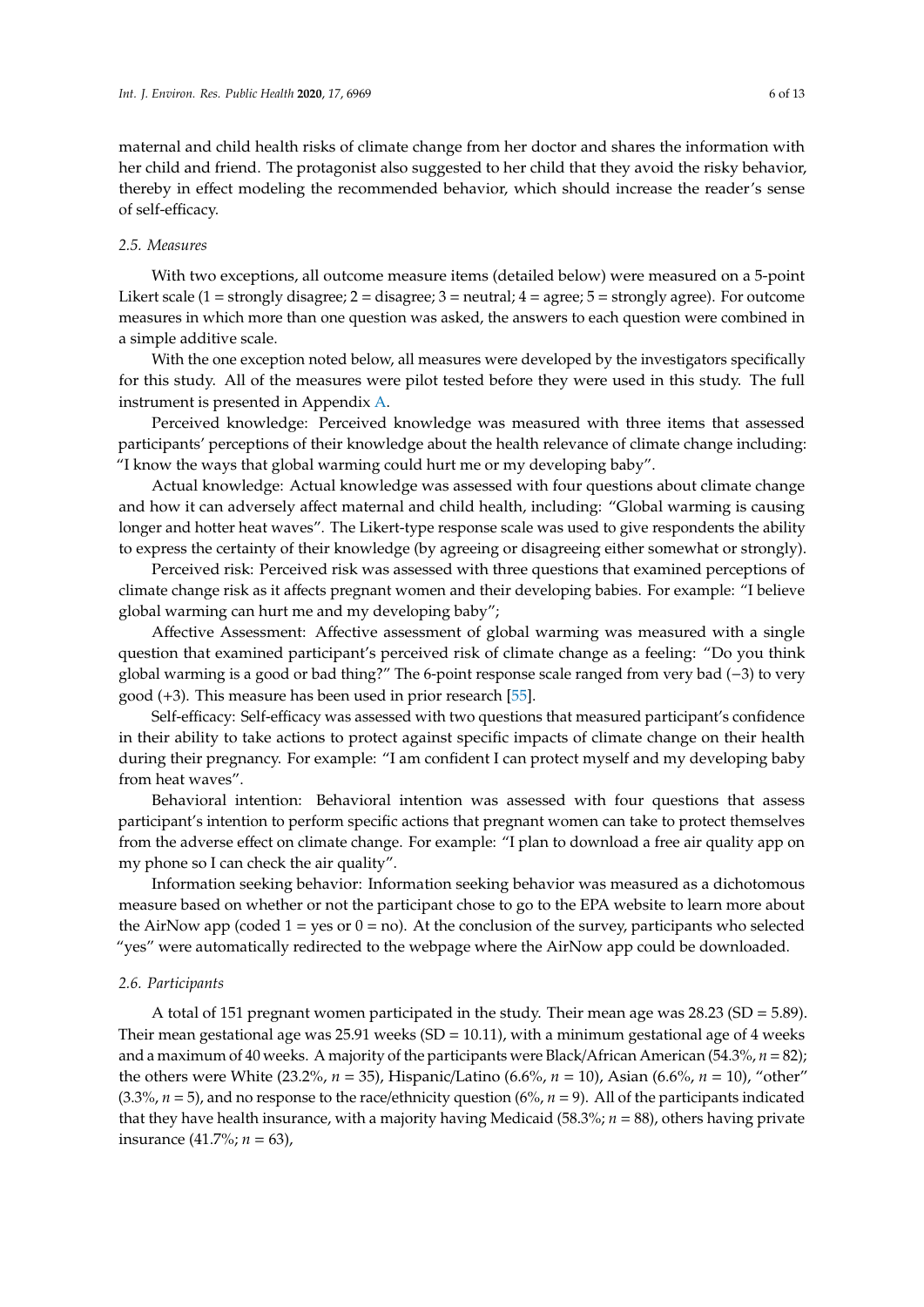## **3. Results**

To test the hypotheses, we conducted a Multivariate Analysis of Variance (MANOVA) to assess between-group differences (narrative, didactic, and no information control) on measures of perceived knowledge, actual knowledge, risk perception, affective assessment, self-efficacy, and behavioral intentions. As a prior step, to determine the appropriateness of MANOVA, we assessed the correlations between all dependent variables in order (see Table [1\)](#page-6-0); Box's M test for the equality of covariance matrices was not significant,  $F(30, 61771.03) = 41.84$ ,  $p < 0.111$ , indicating that the data has homogeneity of variance and covariances.

<span id="page-6-0"></span>

| Dependent Variable     | $\alpha$                 | М       | <b>SD</b> |                          | 2                            | 3                        | 4        |         | 6                        |
|------------------------|--------------------------|---------|-----------|--------------------------|------------------------------|--------------------------|----------|---------|--------------------------|
| 1 Perceived knowledge  | 0.83                     | 3.60    | 1.03      | $\overline{\phantom{0}}$ | $0.69 *$                     | $0.57*$                  | $-0.25*$ | $0.60*$ | $-0.63$                  |
| 2 Actual knowledge     | 0.94                     | 4.03    | 1.02      |                          | $\qquad \qquad \blacksquare$ | $0.80*$                  | $-0.40*$ | $0.34*$ | $-0.67$                  |
| 3 Risk perception      | 0.86                     | 3.82    | 1.03      |                          |                              | $\overline{\phantom{a}}$ | $-0.44*$ | $0.26*$ | $-0.61$                  |
| 4 Affective assessment | $\overline{\phantom{a}}$ | $-1.62$ | 1.79      |                          |                              |                          |          | $-0.07$ | $-0.31$                  |
| 5 Self-efficacy        | 0.89                     | 3.56    | 0.98      |                          |                              |                          |          | -       | $-0.55$                  |
| 6 Behavioral intention | 0.85                     | 3.62    | 0.92      |                          |                              |                          |          |         | $\overline{\phantom{0}}$ |

**Table 1.** Descriptive statistics and Pearson correlations of dependent variables.

Note. All correlations are significant at \* *p* < 0.01 (*p* is significant at 0.05), *n* = 151.

The omnibus MANOVA showed a statistically significant difference between the three conditions, Wilks' Λ = 0.73, *F*(10, 274) = 4.45, *p* < 0.001, partial ηp2 = 0.14, power = 0.99. The univariate ANOVA showed that there were significant between-group differences for each of the outcome measures: perceived knowledge  $F(2, 141) = 14.4$ ,  $p < 0.001$ ,  $n = 0.17$ , power = 0.99; actual knowledge *F*(2, 141) = 5.71, *p* = 0.004, η2 = 0.07, power = 0.86; perceived risk *F*(2, 141) = 6.95, *p* = 0.001, η2 = 0.09, power = 0.92; affective assessment *F*(2, 141) = 6.38, *p* < 0.002, η2 = 0.09, power = 0.89; self-efficacy *F*(2, 141) = 15.21, *p* < 0.001, η2 = 0.18, power = 0.99; and behavioral intention *F*(2, 141) = 9.62, *p* < 0.001,  $\eta$ 2 = 0.12, power = 0.98.

Post hoc testing was conducted to identify which conditions were significantly different. Participants in the narrative condition had significantly higher measures of perceived knowledge than those in the didactic condition  $p = 0.001$ , and the no treatment conditions  $p < 0.001$ . Thus, H1a was supported. Participants in the narrative condition had a significantly higher actual knowledge than those in the no treatment condition  $p = 0.003$ , although they were not significantly more knowledgeable than those in the didactic condition. Thus, H1b was partially supported. Similarly, participants in the narrative condition had significantly higher perceived risk than those the didactic  $p = 0.04$ , and the no treatment conditions,  $p = 0.001$ . Thus, H1c was supported. Participants in the narrative condition had significantly lower affective assessments of global warming than those in the didactic condition, *p* = 0.019, and the no treatment condition, *p* < 0.008. Thus, H1d was supported. Participants in the narrative condition had significantly higher perceived self-efficacy than participants in the didactic,  $p = 0.01$ , and the no treatment conditions,  $p < 0.001$ . Thus, H1e was supported. Participants in the narrative condition had significantly higher behavioral intentions than those in the didactic,  $p = 0.019$ , and the no treatment conditions,  $p < 0.001$ . Thus, H1f was supported. See Table [2](#page-7-0) for means and standard deviations.

To test Hypothesis 1g, we conducted a logistic regression to ascertain which information condition was most strongly associated with going to the EPA website to download the AirNow app. The logistic regression was statistically significant at  $\chi$ 2(1) = 17.402, *p* < 0.001. The model explained 24% (Nagelkerke R2) of the variance in information seeking. The model was able to correctly classify 84% of those who requested to be taken to the EPA AirNow site and 60% of those who did not, for an overall success rate of 69%. When compared to the didactic condition, participants in the narrative condition were 7.98 times more likely to engage in this form of information seeking (see Table [3\)](#page-7-1). Thus, H1g was supported, and overall, H1 was fully supported.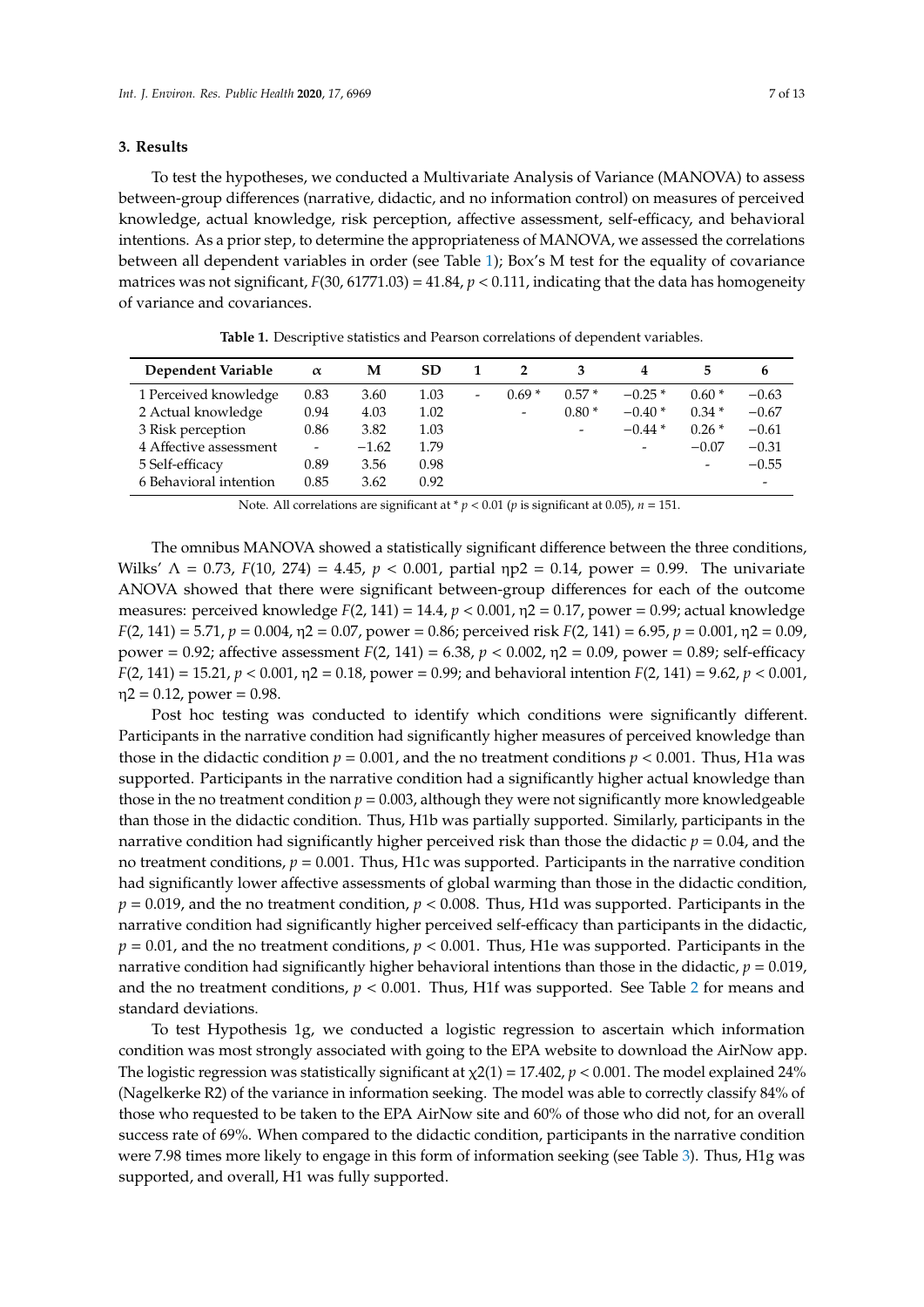<span id="page-7-0"></span>

| <b>Dependent Variables</b> | <b>Narrative</b> | <b>Didactic</b> | Control       |
|----------------------------|------------------|-----------------|---------------|
| Perceived knowledge        | 4.16(0.99)       | 3.44(0.94)      | 3.17(0.88)    |
| Actual knowledge           | 4.37(0.98)       | 4.04(0.89)      | 3.69(1.06)    |
| Risk perception            | 4.23(0.86)       | 3.74(1.04)      | 3.49(1.07)    |
| Affective assessment       | $-2.29(1.25)$    | $-1.24(1.97)$   | $-1.21(1.91)$ |
| Self-efficacy              | 4.06(0.83)       | 3.54(0.94)      | 3.06(0.90)    |
| Behavioral intention       | 4.03(0.86)       | 3.54(0.85)      | 3.27(0.91)    |
|                            |                  |                 |               |

**Table 2.** Narrative, didactic, and control groups' descriptive statistics.

<span id="page-7-1"></span>Note. Means and standard deviation in parenthesis. Narrative condition (*N* = 52), Didactic (*N* = 49), Control (*N* = 50).

| Predictor           |         | S.E. | Wald $x2$ | df |       | OR        | 95% CI           |
|---------------------|---------|------|-----------|----|-------|-----------|------------------|
| Control             |         |      |           |    |       | reference |                  |
| Didactic vs. Cont.  | $-0.85$ | 0.59 | 2.1       |    | 0.152 | 0.43      | $(134 - 1.37)$   |
| Narrative vs. Cont. | 1.23    | 0.45 | 7.44      |    | 0.006 | 3.42      | $(1.41 - 8.25)$  |
| Narrative vs. Did.  | 2.07    | 0.56 | 13.92     |    | 0.001 | 7.98      | $(2.86 - 23.76)$ |

**Table 3.** Logistic regression for information seeking behavior.

Note: Information seeking measure was taken after random assignment to condition (control, traditional, narrative).  $OR = odds ratio; CI = confidence intervals.$ 

## **4. Discussion**

This study examined the effectiveness of traditional didactic information versus narrative information on pregnant women's perceptions of climate change. While prior research has shown that didactic information about climate change can be effective [\[56\]](#page-12-17), our study found that narratively based information was more effective than didactic information in increasing pregnant women's knowledge, risk perceptions, self-efficacy, and intentions to adopt risk-reducing behavior, and far more effective at influencing their subsequent actual information seeking behavior—even though the factual content of the two forms of information were equivalent.

This finding is consistent with the small but developing literature which points to the persuasive superiority of narratively based information versus didactically based information, at least with some people, in some settings [\[35](#page-11-14)[,36](#page-11-15)[,51](#page-12-12)[,52](#page-12-13)[,57\]](#page-12-18). The attention-getting quality of narratively based information, and its ability to heighten reader's engagement with content, make it particularly well suited educating patients in waiting rooms, which is an educational setting that has some obvious inherent limitations (e.g., physical discomfort, social discomfort, competing sources of auditory and visual information—often from a television, etc.). In such attention- and time-limited environments, the advantages of narratively driven information to earn people's attention and persuasively deliver risk-reducing information can potentially have important subsequent health and environmental benefits.

The brevity of the educational interventions is worth noting. On average, women took only 5 min to participate in this study, including the time necessary to read the educational information (in the case of women in the two treatment conditions) and answer all of the assessment questions. Therefore, in environments with attention and time constraints, it is important to use engaging materials to maximize both time and attention to the message; hence narrative communications would be preferable to didactic materials in such contexts. We believe this heightens the generalizability of our findings, given the prevalence of short-format patient education materials in health care settings.

With one exception (discussed below), the difference in outcomes between the narrative and the didactic information conditions were of a medium effect size (with Cohen's d-scores ranging from 0.35 to 0.75). To put these differences in context, it is helpful to keep in mind that a one point shift upward on most of our scales represents a move from a neutral response to agreement with the statement (for example, "I believe that global warming is harmful for pregnant women"), or from agreement to strong agreement.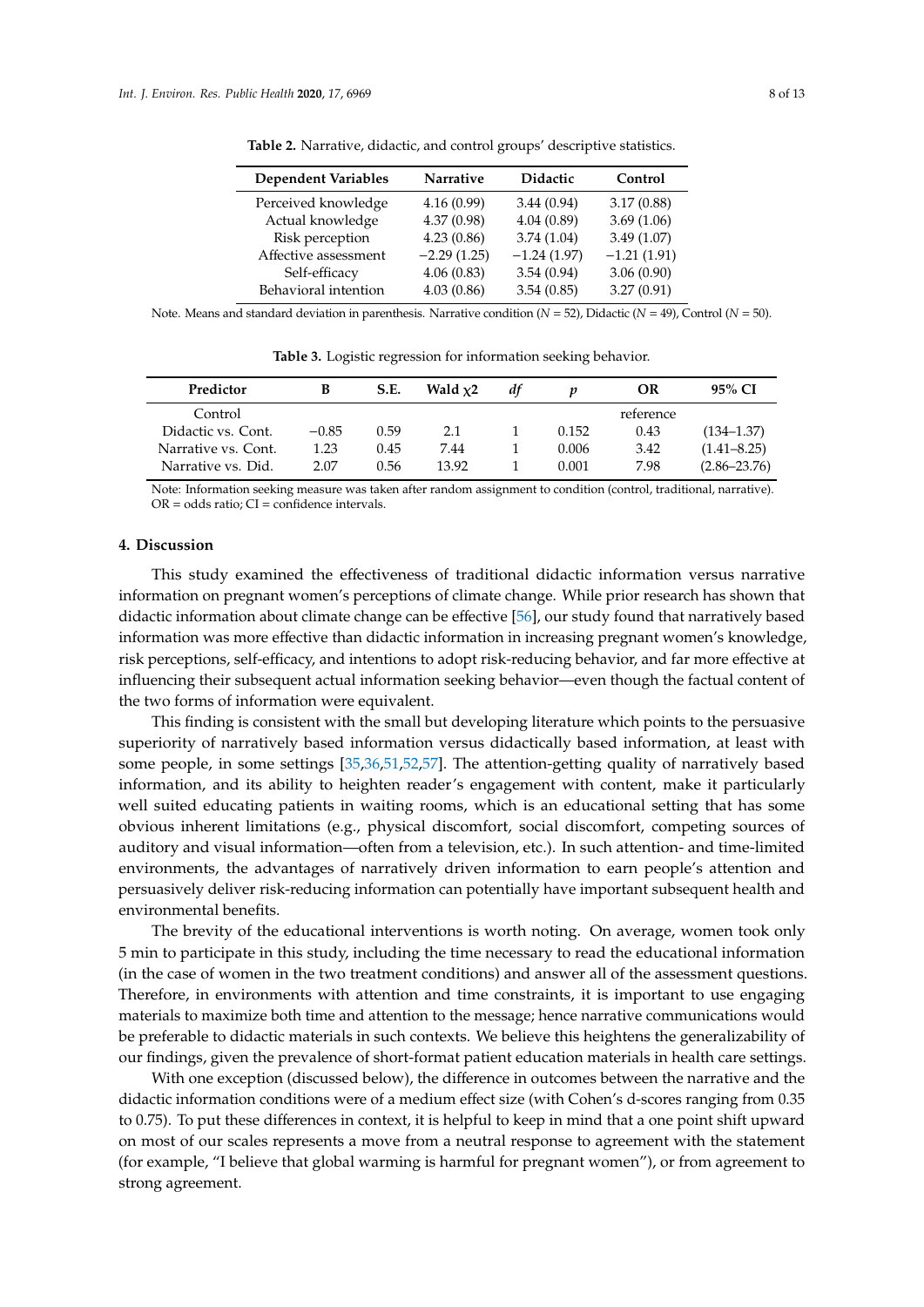The one dependent measure that showed a larger than medium effect size was the information seeking behavior measure: choosing to go to the EPA website to learn more about the AirNow app, a localized air quality monitoring tool that can help people limit their exposure to unhealthful outdoor air pollution. The difference between the narrative and didactic information conditions was very large: women who read the narrative information were nearly eight times more likely to go to the EPA AirNow website than women in the didactic information condition. The fact that narratively delivered information had a bigger impact on participant's information seeking behavior than on their knowledge, risk perceptions, and self-efficacy is an intriguing and potentially important finding worthy of further research.

One surprising finding from this study is that pregnant women who read the information presented in a didactic format were substantially less likely to seek additional information—about how to download the EPA AirNow app—than pregnant women who received no information at all (i.e., women in the control condition). In other words, the traditional didactic information format generated the opposite effect of what was intended, which is known as a "boomerang effect". According to Hart, there are two distinct sets of causes of boomerang effects [\[58\]](#page-12-19). The first set of causes happen when people understand the information as intended, but their response to the information makes them less likely to perform the behavior than they otherwise would have. Examples include psychological reactance (when the recommendation makes people angry and they respond by behaving in the opposite manner) and fear control (when people feel incapable of performing the recommended action and respond by dismissing the validity of the threat) [\[59,](#page-12-20)[60\]](#page-12-21). The second set of causes happen when people either do not understand the information as intended, or when additional information that is presented unintentionally counteracts the recommendation. Examples include accessibility or priming (when an undesirable set of mental associations are activated by exposure to the intended information) and peripheral processing (when people who lack motivation to pay careful attention to the information instead pay attention to peripheral elements of the presentation—which sometimes leads them to erroneous conclusions). Further research is required to determine which of these mechanisms may be responsible for the boomerang effect found in this study.

Like all research, this study is subject to a number of limitations. Our sample was a nonrepresentative convenience sample; thus, our findings cannot be considered representative of all pregnant women in the United States. That said, our sample was more ethnically diverse than the American population at large, and more likely to have Medicaid rather than private insurance—therefore they were likely to be at higher than average risk for adverse pregnancy outcomes. Thus, the strength of our findings might be attenuated in a lower-risk population.

It is also important to note that participation took place in the waiting rooms of obstetrical practices or hospital clinics where some of the participants were experiencing time constraints and anxiety that may have limited their attention span. Replication research conducted in different educational settings (e.g., online), and with other samples of pregnant women, is warranted.

Another limitation of our research is that, because we did not assess participant's literacy skills, we were not able to assess the differential effectiveness of narrative and traditional information specifically with pregnant women with varying degrees of comprehension and literacy. Nevertheless, prior research has found narrative forms of communication to be especially effective with people who have low-literacy skills [\[56\]](#page-12-17). Low-literate pregnant women are likely to be at even higher levels of risk from climate change related health harms than high-literate pregnant women, because people with less household income tend to be more at risk for a range of health harms from climate change than people from higher income households [\[8\]](#page-10-6). Therefore, it is likely our narrative education might be even more effective among low-literate pregnant women.

A final limitation is the lack of longitudinal follow-up of the research participants to determine if the educational outcomes resulted in uptake of risk mitigation actions throughout their pregnancy. Longitudinal research of this type is warranted.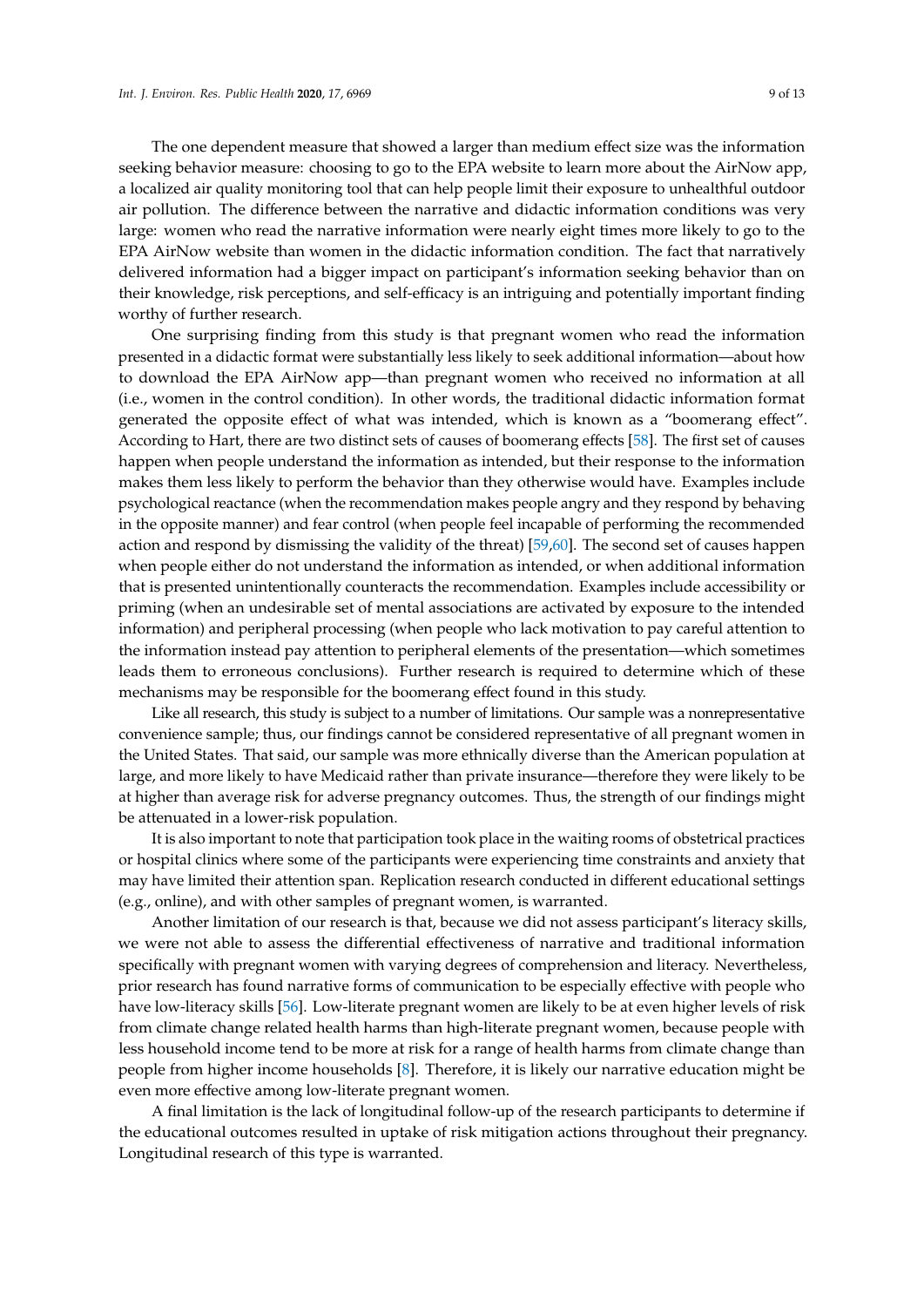In the last several years, research around the effect of climate change to maternal and fetal health has increased, nevertheless gaps remain. This study presents important practical implications for future climate change communication and communication science research. Narrative information plays a key role in human communication. Our findings support utilizing this form of climate change education to foster self-protective behavior among pregnant women, a population that is at-risk to health harms from climate change. Narrative messages should be used to create educational interventions that mitigate the adverse effects of climate change on maternal and neonatal health outcomes.

It is important to note that educating pregnant women about their risks from climate change and related conditions is only one of many educational priorities that can improve birth outcomes—indeed it may be a low priority educational objective for pregnant women in locations with mild climates and with good air quality. The main finding of our research—that narratively based educational information can be more effective than traditional information-based education—may, however, have value for improving pregnancy education about other, potentially more important, pregnancy education topics.

#### **5. Conclusions**

The Intergovernmental Panel on Climate Change (IPCC) has identified pregnant women and their developing babies as a population that is particularly at-risk to the risks of climate change [\[5\]](#page-10-4). This study is the only study to date that tests educational methods intended to improve pregnant women's understanding of their risk and give them risk management strategies. Our findings demonstrate the persuasive superiority of narrative information versus a traditional didactic information format on a range of important measures including knowledge, risk perception, self-efficacy and information seeking behavior. This educational intervention may have value beyond reducing climate change-related risks during pregnancy; narratively based educational information may be a better way to educate about a wide range of pregnancy-related risks.

#### **Supplementary Materials:** The following are available online at http://[www.mdpi.com](http://www.mdpi.com/1660-4601/17/19/6969/s1)/1660-4601/17/19/6969/s1.

**Author Contributions:** Conceptualization, A.L.A., R.D.M., N.D. and E.M.; data curation, A.L.A.; investigation, N.D.; methodology, A.L.A., R.D.M., N.D. and E.M.; supervision, E.M.; validation, A.L.A., R.D.M., N.D. and E.M.; visualization, A.L.A. and R.D.M.; writing—original draft, A.L.A. and R.D.M.; writing—review & editing, A.L.A., R.D.M., N.D. and E.M. All authors have read and agreed to the published version of the manuscript.

**Funding:** This research received no external funding.

**Acknowledgments:** We would like to acknowledge Javaka Moore, Board Certified Obstetrician and Gynecologist, for his support and encouragement of this research study.

**Conflicts of Interest:** The authors declare no conflict of interest.

# <span id="page-9-0"></span>**Appendix A**

Measures (\* Reverse code 2, 8, 12) Perceived Risk

- 1. I believe that global warming is harmful for pregnant women
- 2. I believe that global warming does not harm developing babies \*
- 3. I believe global warming can hurt me and my developing baby

Perceived Knowledge

- 4. I know the ways that global warming could hurt me or my developing baby
- 5. I know how to protect myself and my developing baby from harm caused by heat waves
- 6. I know how to protect myself and my developing baby from harm caused by air pollution Actual Knowledge
- 7. Global warming is causing longer and hotter heat waves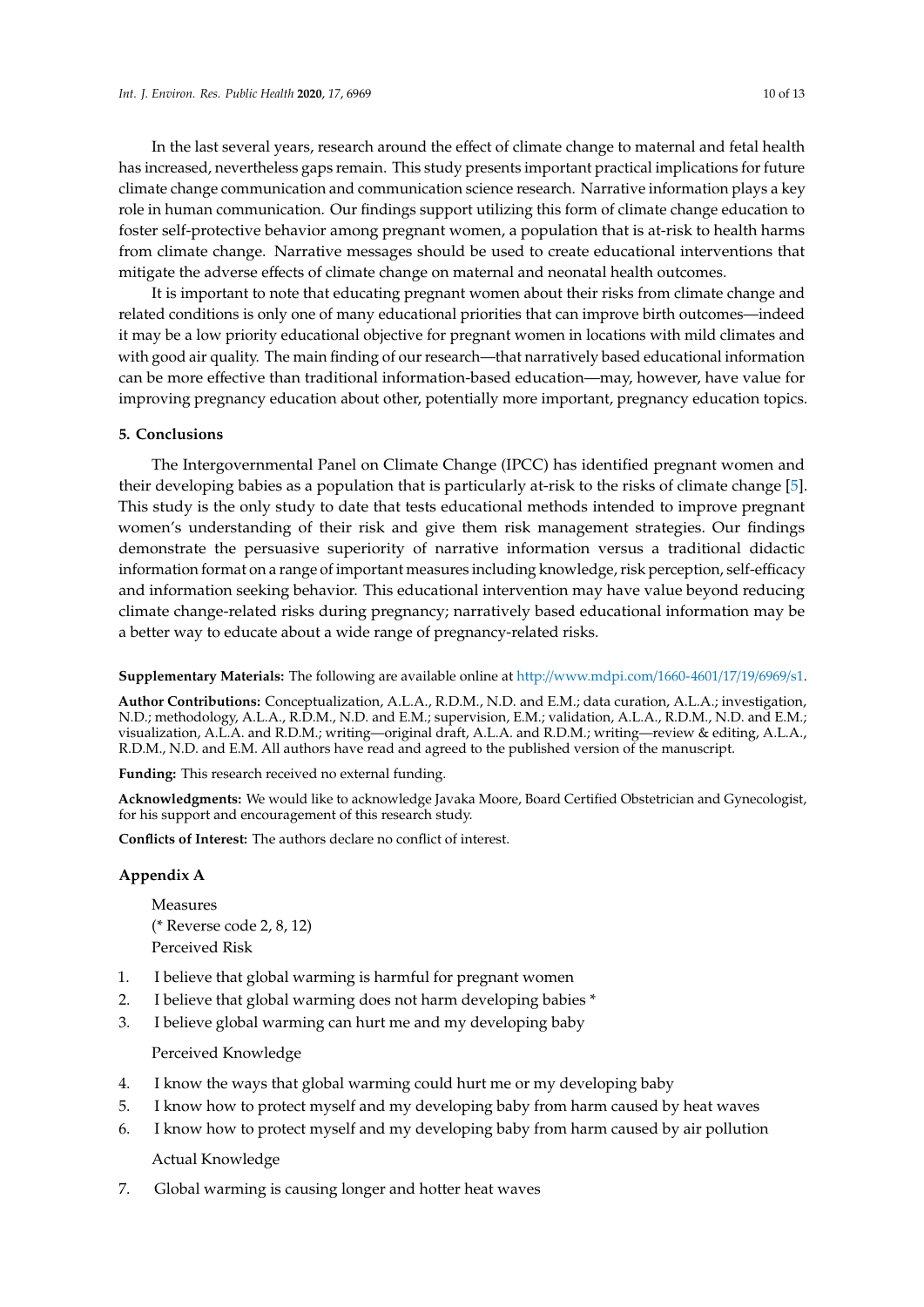- 8. Global warming does not cause air pollution to get worse on hot days \*
- 9. Air pollution can be harmful to pregnant women and their developing baby
- 10. Heat waves can be harmful to pregnant women and their developing babies

Self-Efficacy

- 11. I am confident I can protect myself and my developing baby from heat waves
- 12. I am not confident I can protect myself and my developing baby from air pollution \* Behavioral Intention
- 13. I plan to download a free air quality app on my phone so I can check the air quality
- 14. While I am pregnant, I plan to stay indoors as much as possible when the air quality is bad outside
- 15. While I am pregnant, I plan to stay indoors as much as possible when there is a heat wave
- 16. While I am pregnant, I plan to ask my doctor or nurse more information about how to protect myself and my baby from global warming

# **References**

- <span id="page-10-0"></span>1. Watts, N.; Amann, M.; Arnell, N.; Ayeb-Karlsson, S.; Belesova, K.; Berry, H.; Bouley, T.; Boykoff, M.; Byass, P.; Cai, W.; et al. The 2018 report of the Lancet Countdown on health and climate change: Shaping the health of nations for centuries to come. *Lancet* **2018**, *392*, 2479–2514. [\[CrossRef\]](http://dx.doi.org/10.1016/S0140-6736(18)32594-7)
- <span id="page-10-1"></span>2. Costello, A.; Abbas, M.; Allen, A.; Ball, S.; Bellamy, R.; Friel, S.; Groce, N.; Johnson, A.; Kett, M.; Lee, M.; et al. Managing the health effects of climate change. *Lancet* **2009**, *373*, 1693–1733. [\[CrossRef\]](http://dx.doi.org/10.1016/S0140-6736(09)60935-1)
- <span id="page-10-2"></span>3. American College of Nurse-Midwives. Position Statement: Climate Change and Maternal, Fetal, and Infant Health. Available online: https://[www.midwife.org](https://www.midwife.org/acnm/files/acnmlibrarydata/uploadfilename/000000000308/climatechangematernalfetalinfanthealthmay2017.pdf)/acnm/files/acnmlibrarydata/uploadfilename/000000000308/ [climatechangematernalfetalinfanthealthmay2017.pdf](https://www.midwife.org/acnm/files/acnmlibrarydata/uploadfilename/000000000308/climatechangematernalfetalinfanthealthmay2017.pdf) (accessed on 21 April 2020).
- <span id="page-10-3"></span>4. Sorensen, C.J.; Murray, V.; Lemery, J.; Balbus, J.M. Climate change and women's health: Impacts and policy directions. *PLoS Med.* **2018**, *15*, e1002603. [\[CrossRef\]](http://dx.doi.org/10.1371/journal.pmed.1002603) [\[PubMed\]](http://www.ncbi.nlm.nih.gov/pubmed/29990343)
- <span id="page-10-4"></span>5. *AR4 Climate Change 2007: Impacts, Adaptation, and Vulnerability*; IPCC: Geneva, Switzerland, 2007.
- 6. Annual Report|UNFCCC. Available online: https://unfccc.int/[annualreport](https://unfccc.int/annualreport) (accessed on 21 April 2020).
- <span id="page-10-5"></span>7. Kuehn, L.; McCormick, S. Heat Exposure and Maternal Health in the Face of Climate Change. *Int. J. Environ. Res. Public Health* **2017**, *14*, 853. [\[CrossRef\]](http://dx.doi.org/10.3390/ijerph14080853)
- <span id="page-10-6"></span>8. The Impacts of Climate Change on Human Health in the United States: A Scientific Assessment. Available online: https://[health2016.globalchange.gov](https://health2016.globalchange.gov/)/ (accessed on 21 April 2020).
- <span id="page-10-7"></span>9. A Scoping Review of Climate-Change Related Exposures on Obst. Obstetrics & Gynecology. Available online: https://journals.lww.com/greenjournal/Abstract/2019/05001/[A\\_Scoping\\_Review\\_of\\_Climate\\_Change\\_](https://journals.lww.com/greenjournal/Abstract/2019/05001/A_Scoping_Review_of_Climate_Change_Related.270.aspx) [Related.270.aspx](https://journals.lww.com/greenjournal/Abstract/2019/05001/A_Scoping_Review_of_Climate_Change_Related.270.aspx) (accessed on 21 April 2020).
- <span id="page-10-10"></span>10. Nathaniel DeNicola, M.D. Toxic Environmental Exposures in Maternal, Fetal, and Reproductive Health. Available online: https://www.contemporaryobgyn.net/article/[toxic-environmental-exposures-maternal](https://www.contemporaryobgyn.net/article/toxic-environmental-exposures-maternal-fetal-and-reproductive-health)[fetal-and-reproductive-health](https://www.contemporaryobgyn.net/article/toxic-environmental-exposures-maternal-fetal-and-reproductive-health) (accessed on 21 April 2020).
- <span id="page-10-8"></span>11. Bekkar, B.; Pacheco, S.; Basu, R.; DeNicola, N. Association of Air Pollution and Heat Exposure with Preterm Birth, Low Birth Weight, and Stillbirth in the US. *JAMA Netw. Open* **2020**, *3*, e208243. [\[CrossRef\]](http://dx.doi.org/10.1001/jamanetworkopen.2020.8243)
- <span id="page-10-9"></span>12. Rylander, C.; Odland, J.Ø.; Sandanger, T.M. Climate change and the potential effects on maternal and pregnancy outcomes: An assessment of the most vulnerable—The mother, fetus, and newborn child. *Glob. Health Action* **2013**, *6*, 19538. [\[CrossRef\]](http://dx.doi.org/10.3402/gha.v6i0.19538)
- <span id="page-10-11"></span>13. International Federation of Gynecology and Obstetrics (FIGO) Opinion on Reproductive Health Impacts of Exposure to Toxic Environmental Chemicals|Program on Reproductive Health and the Environment. Available online: https://prhe.ucsf.edu/[international-federation-gynecology-and-obstetrics-figo-opinion](https://prhe.ucsf.edu/international-federation-gynecology-and-obstetrics-figo-opinion-reproductive-health-impacts-exposure)[reproductive-health-impacts-exposure](https://prhe.ucsf.edu/international-federation-gynecology-and-obstetrics-figo-opinion-reproductive-health-impacts-exposure) (accessed on 26 August 2020).
- 14. ACOG. Committee Opinion 575: Exposure to Toxic Environmental Agents. *Obstet Gynecol.* **2013**, *122*, 931–935. [\[CrossRef\]](http://dx.doi.org/10.1097/01.AOG.0000435416.21944.54)
- <span id="page-10-12"></span>15. Climate Change and Women's Health. Available online: https://www.acog.org/en/[ClinicalInformation](https://www.acog.org/en/Clinical Information/Policy and Position Statements/Position Statements/2018/Climate Change and Womens Health)/ PolicyandPositionStatements/PositionStatements/2018/[ClimateChangeandWomensHealth](https://www.acog.org/en/Clinical Information/Policy and Position Statements/Position Statements/2018/Climate Change and Womens Health) (accessed on 26 August 2020).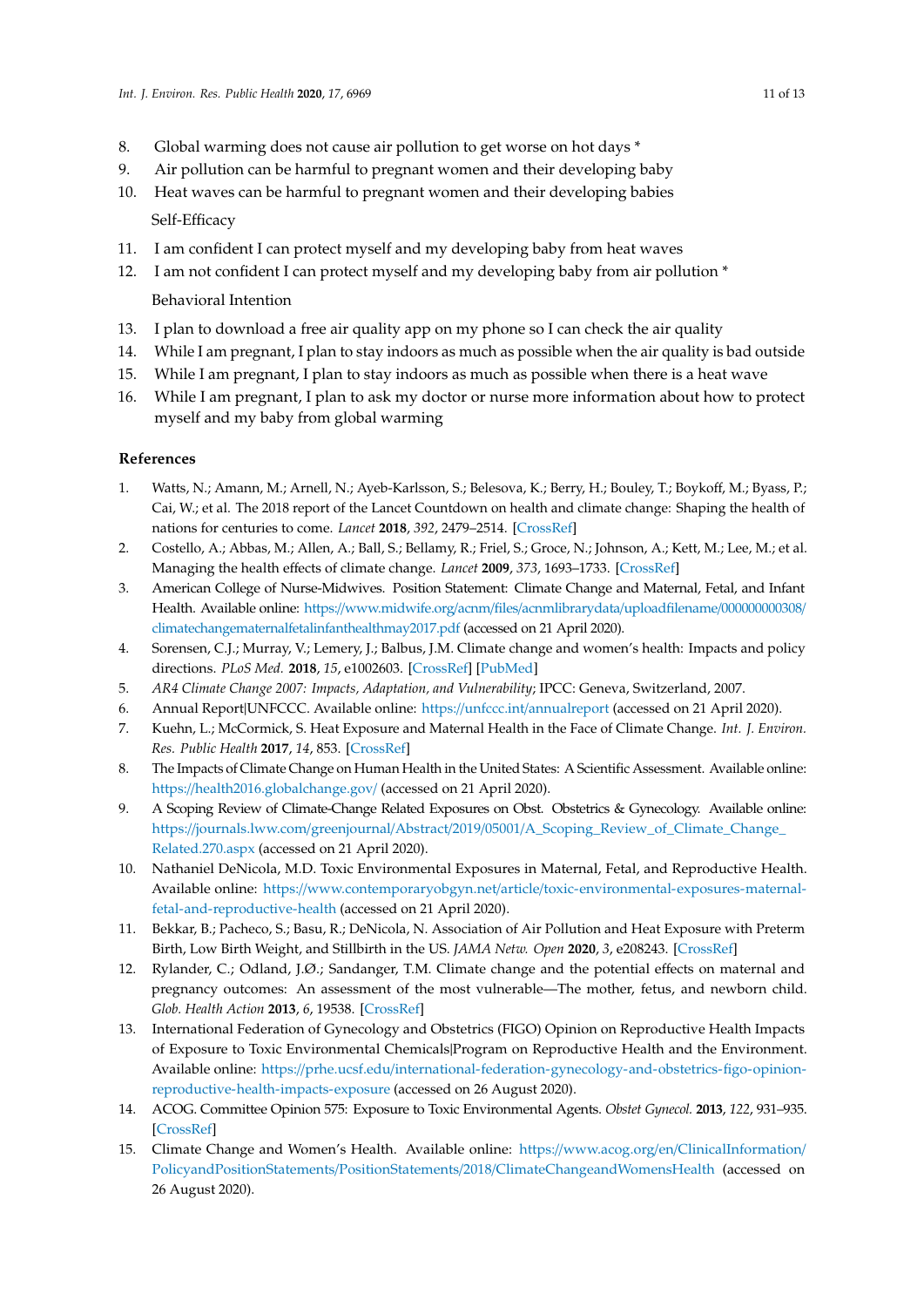- <span id="page-11-0"></span>16. Flocks, J.; Mac, V.V.T.; Runkle, J.D.; Tovar-Aguilar, J.A.; Economos, J.; McCauley, L.A. Female farmworkers' perceptions of heat-related illness and pregnancy health. *J. Agromedicine* **2013**, *18*, 350–358. [\[CrossRef\]](http://dx.doi.org/10.1080/1059924X.2013.826607)
- <span id="page-11-1"></span>17. Maibach, E.W.; Leiserowitz, A.; Roser-Renouf, C.; Mertz, C.K. Identifying Like-Minded Audiences for Global Warming Public Engagement Campaigns: An Audience Segmentation Analysis and Tool Development. *PLoS ONE* **2011**, *6*, e17571. [\[CrossRef\]](http://dx.doi.org/10.1371/journal.pone.0017571)
- <span id="page-11-2"></span>18. Kotcher, J.; Adebayo, A.; Nelson, A.; Broth, A.; Maibach, E.; Rosenthal, S.; Leiserowitz, A. Do Americans Understand How Air Pollution from Fossil Fuels Harms Health? Yale Program on Climate Change Communication, 2019. Available online: https://[climatecommunication.yale.edu](https://climatecommunication.yale.edu/publications/do-americans-understand-how-air-pollution-from-fossil-fuels-harms-health/)/publications/do-americans[understand-how-air-pollution-from-fossil-fuels-harms-health](https://climatecommunication.yale.edu/publications/do-americans-understand-how-air-pollution-from-fossil-fuels-harms-health/)/ (accessed on 26 August 2020).
- <span id="page-11-3"></span>19. Milfont, T.L. The Interplay between Knowledge, Perceived Efficacy, and Concern About Global Warming and Climate Change: A One-Year Longitudinal Study. *Risk Anal.* **2012**, *32*, 1003–1020. [\[CrossRef\]](http://dx.doi.org/10.1111/j.1539-6924.2012.01800.x)
- 20. Kellstedt, P.M.; Zahran, S.; Vedlitz, A. Personal Efficacy, the Information Environment, and Attitudes Toward Global Warming and Climate Change in the United States. *Risk Anal.* **2008**, *28*, 113–126. [\[CrossRef\]](http://dx.doi.org/10.1111/j.1539-6924.2008.01010.x) [\[PubMed\]](http://www.ncbi.nlm.nih.gov/pubmed/18304110)
- <span id="page-11-4"></span>21. Sundblad, E.-L.; Biel, A.; Gärling, T. Knowledge and confidence in knowledge about climate change among experts, journalists, politicians, and laypersons. *Environ. Behav.* **2008**, *41*, 281–302. [\[CrossRef\]](http://dx.doi.org/10.1177/0013916508314998)
- 22. Flora, J.A.; Saphir, M.; Lappé, M.; Roser-Renouf, C.; Maibach, E.W.; Leiserowitz, A.A. Evaluation of a national high school entertainment education program: The alliance for climate education. *Clim. Chang.* **2014**, *127*, 419–434. [\[CrossRef\]](http://dx.doi.org/10.1007/s10584-014-1274-1)
- 23. Publications, S.; Lee, J.J.; Ceyhan, P.; Jordan-cooley, W.; Sung, W. GREENIFY: A real-world action game for climate change education. *Simul. Gaming* **2013**, *44*, 349–365.
- 24. Ladwig, P.; Dalrymple, K.E.; Brossard, D.; Scheufele, D.A.; Corley, E.A. Perceived familiarity or factual knowledge? Comparing operationalizations of scientific understanding. *Sci. Public Policy* **2012**, *39*, 761–774. [\[CrossRef\]](http://dx.doi.org/10.1093/scipol/scs048)
- 25. Owens, S. 'Engaging the public': Information and deliberation in environmental policy. *Environ. Plan. A Econ. Space* **2000**, *32*, 1141–1148. [\[CrossRef\]](http://dx.doi.org/10.1068/a3330)
- <span id="page-11-5"></span>26. Burgess, J.; Harrison, C.M.; Filius, P. Environmental communication and the cultural politics of environmental citizenship. *Environ. Plan. A Econ. Space* **1998**, *30*, 1445–1460. [\[CrossRef\]](http://dx.doi.org/10.1068/a301445)
- <span id="page-11-6"></span>27. Bandura, A. *Social Foundations of Thought and Action: A Social Cognitive Theory*; Prentice-Hall, Inc.: Englewood Cliffs, NJ, USA, 1986.
- <span id="page-11-7"></span>28. WHO. General Information on Risk Communication. Available online: https://www.who.int/[risk-communication](https://www.who.int/risk-communication/background/en/)/ [background](https://www.who.int/risk-communication/background/en/)/en/ (accessed on 21 April 2020).
- <span id="page-11-8"></span>29. Rowan, K.E. Goals, obstacles, and strategies in risk communication: A problem-solving approach to improving communication about risks. *J. Appl. Commun. Res.* **1991**, *19*, 300–329. [\[CrossRef\]](http://dx.doi.org/10.1080/00909889109365311)
- <span id="page-11-9"></span>30. Wolff, L.S.; Massett, H.A.; Weber, D.; Mockenhaupt, R.E.; Hassmiller, S.; Maibach, E.W. Opportunities and barriers to disease prevention counseling in the primary care setting: A multisite qualitative study with US health consumers. *Health Promot. Int.* **2010**, *25*, 265–276. [\[CrossRef\]](http://dx.doi.org/10.1093/heapro/daq030)
- <span id="page-11-11"></span>31. Ward, K.; Hawthorne, K. Do patients read health promotion posters in the waiting room? A study in one general practice. *Br. J. Gen. Pr.* **1994**, *44*, 583–585.
- <span id="page-11-12"></span>32. Sherwin, H.N.; McKeown, M.; Evans, M.F.; Bhattacharyya, O.K. The waiting room "wait". *Can. Fam. Physician Med. Fam. Can.* **2013**, *59*, 479–481.
- <span id="page-11-10"></span>33. Gates, E. Communicating risk in prenatal genetic testing. *J. Midwifery Women's Health* **2004**, *49*, 220–227. [\[CrossRef\]](http://dx.doi.org/10.1016/j.jmwh.2004.02.014) [\[PubMed\]](http://www.ncbi.nlm.nih.gov/pubmed/15134675)
- <span id="page-11-13"></span>34. Neuwirth, K.; Dunwoody, S.; Griffin, R.J. Protection motivation and risk communication. *Risk Anal.* **2000**, *20*, 721–734. [\[CrossRef\]](http://dx.doi.org/10.1111/0272-4332.205065) [\[PubMed\]](http://www.ncbi.nlm.nih.gov/pubmed/11110218)
- <span id="page-11-14"></span>35. Dahlstrom, M.F. Using narratives and storytelling to communicate science with nonexpert audiences. *Proc Natl. Acad. Sci. USA* **2014**, *111*, 13614–13620. [\[CrossRef\]](http://dx.doi.org/10.1073/pnas.1320645111) [\[PubMed\]](http://www.ncbi.nlm.nih.gov/pubmed/25225368)
- <span id="page-11-15"></span>36. Morris, B.S.; Chrysochou, P.; Christensen, J.D.; Orquin, J.L.; Barraza, J.; Zak, P.J.; Mitkidis, P. Stories vs. facts: Triggering emotion and action-taking on climate change. *Clim. Chang.* **2019**, *154*, 19–36. [\[CrossRef\]](http://dx.doi.org/10.1007/s10584-019-02425-6)
- <span id="page-11-16"></span>37. Hinyard, L.J.; Kreuter, M.W. Using Narrative Communication as a Tool for Health Behavior Change: A Conceptual, Theoretical, and Empirical Overview. *Health Educ. Behav.* **2007**, *34*, 777–792. [\[CrossRef\]](http://dx.doi.org/10.1177/1090198106291963)
- <span id="page-11-17"></span>38. Kreuter, M.W.; Green, M.C.; Cappella, J.N.; Slater, M.D.; Wise, M.E.; Storey, D.; Clark, I.M.; O'Keefe, D.J.; Erwin, D.O.; Holmes, K.; et al. Narrative communication in cancer prevention and control: A framework to guide research and application. *Ann. Behav. Med.* **2007**, *33*, 221–235. [\[CrossRef\]](http://dx.doi.org/10.1007/BF02879904)